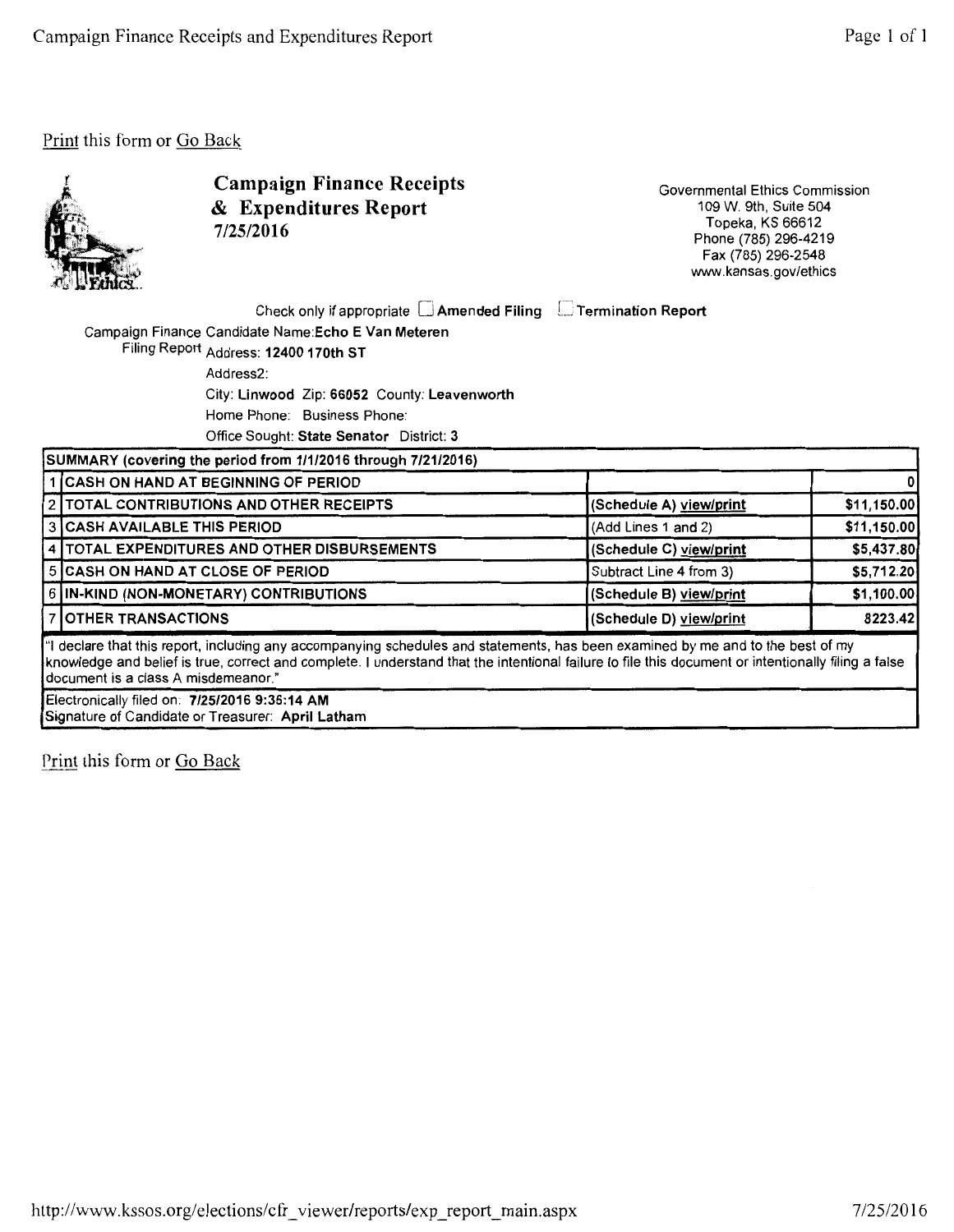# **SCHEDULE A**

## **CONTRIBUTIONS AND OTHER RECEIPTS**

|          | Candidate: Echo E Van Meteren                                    |                                                    |                                                                              |             |  |
|----------|------------------------------------------------------------------|----------------------------------------------------|------------------------------------------------------------------------------|-------------|--|
| Date     | <b>Name and Address</b><br>of Contributor                        | <b>Type of Payment</b><br>Cash, Check, Loan, Other | Occupation And<br><b>Industry of Individual</b><br>Giving<br>More Than \$150 | Amount      |  |
| 07/18/16 | Mary Brigg<br>4421 Valley View Road<br>Leavenworth KS 66048      | Check                                              | Retired                                                                      | \$100.00]   |  |
| 07/18/16 | LV. CO. Republican<br>Women<br>Not Available<br>Not Available NA | Check                                              |                                                                              | \$500.00    |  |
| 07/15/16 | Plus Factor<br>12400 170th Street<br>Linwood KS 66052            | Check                                              |                                                                              | \$1,000.00  |  |
| 07/14/16 | Sabrina Valenta<br>17667157th Terrace<br>Basehor KS 66007        | E Funds                                            | Self-Employed Estate<br><b>Sales</b>                                         | \$200.00    |  |
| 07/11/16 | Kenneth Selzer<br>12504 Buena Vista Street<br>Leawood KS 66209   | Check                                              | <b>KS</b> Insurance<br>Commissioner                                          | \$250.00    |  |
| 07/05/16 | <b>KC Chamber PAC</b><br>835 SW Topeka Blvd<br>Topeka KS 66612   | Check                                              |                                                                              | \$1,000.00] |  |
| 07/02/16 | James Clark<br>2116 Inverness Drive<br>Lawrence KS 66047         | Check                                              | Retired                                                                      | \$100.00    |  |
| 06/30/16 | Echo Van Meteren<br>12400 170th Street<br>Linwood KS 66052       | Loan                                               | Candidate                                                                    | \$5,000.00  |  |
| 06/14/16 | M&I Properties<br>608 Delaware<br>Leavenworth KS 66048           | Check                                              |                                                                              | \$250.00    |  |
| 06/14/16 | Michael Egan<br>1329 Miracle Pkwy<br>Cheyenne WY 82009           | E Funds                                            | Ammunition Mfg                                                               | \$1,000.00  |  |
| 06/08/16 | Lawrence United LLC<br>123 W 8th Street<br>Lawrence KS 66044     | Check                                              |                                                                              | \$500.00    |  |
| 06/02/16 |                                                                  | E Funds                                            | Audiologist                                                                  | \$250.00    |  |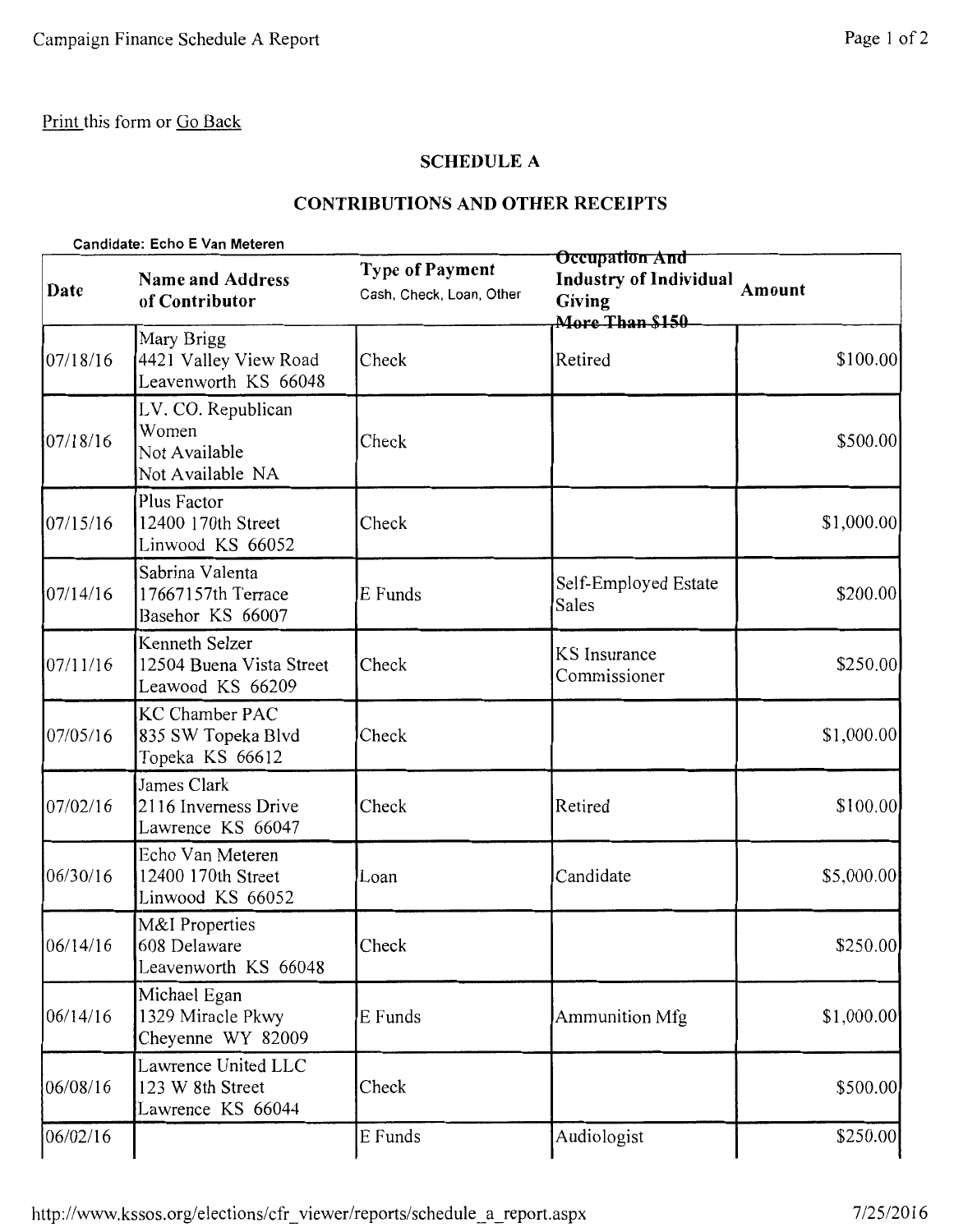|                                               | Helen VanEtten<br>6736 SW 28th Street<br>Topeka KS 66614       |       |            |            |
|-----------------------------------------------|----------------------------------------------------------------|-------|------------|------------|
| 05/07/16                                      | Fred Logan<br>8610 Mohawk<br>Leawood KS 66206                  | Check | Lawyer     | \$200.00   |
| 05/06/16                                      | Brian Baumgardner<br>29467 Masters Court<br>Louisburg KS 66053 | Check | Doctor     | \$100.00   |
| 05/05/16                                      | Daniel Kjergaard<br>4009 W 138th Street<br>Leawood KS 66224    | Check | Accountant | \$500.00   |
|                                               | <b>Total Itemized Receipts for Period</b>                      |       |            | \$10950.00 |
| Total Unitemized Contributions (\$50 or less) |                                                                |       | \$200.00   |            |
|                                               | Sale of Political Materials (Unitemized)                       |       |            | \$0        |
|                                               | <b>Total Contributions When Contributor Not Known</b>          |       |            | 30         |
| TOTAL RECEIPTS THIS PERIOD                    |                                                                |       |            | \$11150.00 |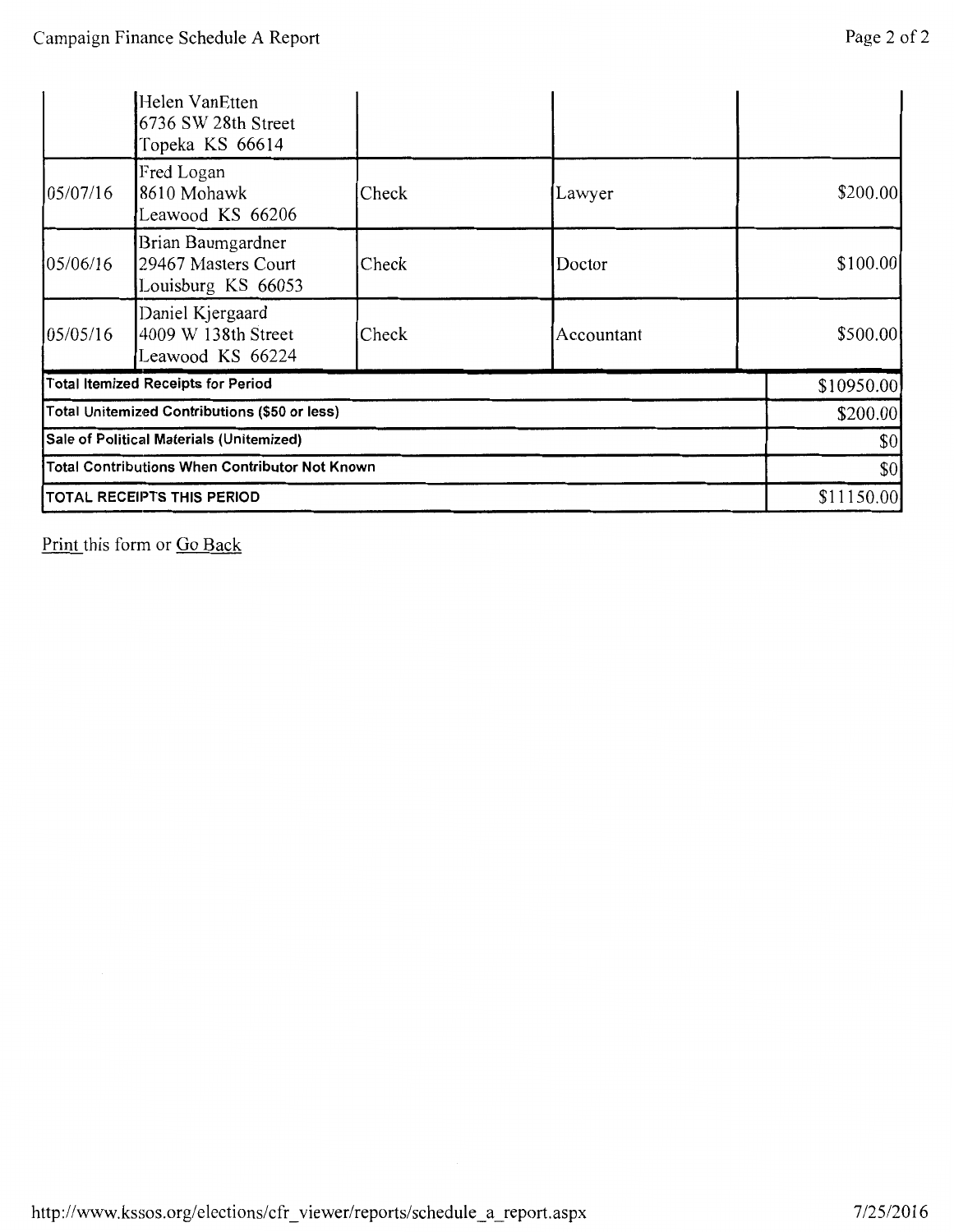## SCHEDULE B

# IN-KIND (NON-MONETARY) CONTRIBUTIONS

#### Candidate: Echo E Van Meteren

| Date                                                   | <b>Name and Address</b><br>of Contributor                                       | Occupation And<br><b>Industry of Individual</b><br><b>Giving</b><br>More Than \$150 | Description of<br>In-Kind<br><b>Contribution</b> | Value of<br>In-Kind<br>Contribution |
|--------------------------------------------------------|---------------------------------------------------------------------------------|-------------------------------------------------------------------------------------|--------------------------------------------------|-------------------------------------|
| 07/20/16                                               | Singularius Group,<br>Marketing Firm<br>PO Box 9265<br>Shawnee Mission KS 66201 |                                                                                     | Printing                                         | \$1,000.00                          |
|                                                        | Total Itemized (over \$100) In-Kind Contributions                               |                                                                                     |                                                  | \$1000.00                           |
| Total Unitemized (\$100 or less) In-Kind Contributions |                                                                                 |                                                                                     |                                                  | \$100.00                            |
| <b>ITOTAL IN-KIND CONTRIBUTIONS THIS PERIOD</b>        |                                                                                 |                                                                                     |                                                  | \$1100.00                           |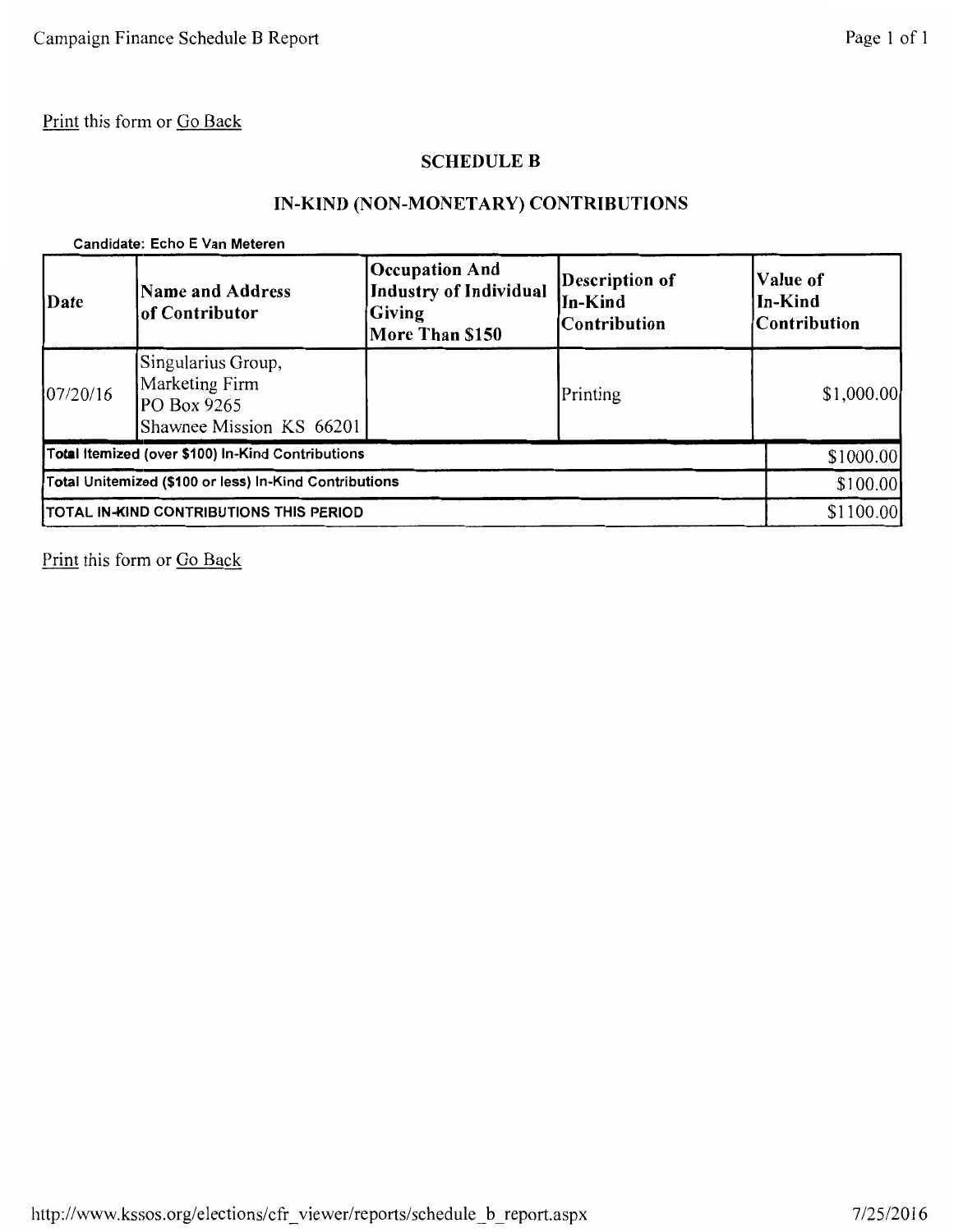## **SCHEDULE C**

## **EXPENDITURES AND OTHER DISBURSEMENTS**

#### **Candidate: Echo E Van Meteren**

| Date     | <b>Name and Address</b>                                            | <b>Purpose of Expenditure</b><br>or Disbursement | Amount     |
|----------|--------------------------------------------------------------------|--------------------------------------------------|------------|
| 07/07/16 | <b>Brown Bear Printing</b><br>509 Cherokee<br>Leavenworth KS 66048 | Printing Printing                                | \$360.65   |
| 06/29/16 | Singularius Group<br>PO Box 9265<br>Shawnee Mission KS 66201       | Electronic/Website Advertising Website           | \$600.00   |
| 06/21/16 | Anedote<br>Not Available<br>Not Available NA                       | Miscellaneous credit card processing fee         | \$50.62    |
| 06/16/16 | Singularius Group<br>PO Box 9265<br>Shawnee Mission KS 66201       | Newspaper Ads Ad                                 | \$375.00   |
| 06/14/16 | Singularius Group<br>PO Box 9265<br>Shawnee Mission KS 66201       | Printing Photo Shoot                             | \$250.00   |
| 06/06/16 | Singularius Group<br>PO Box 9265<br>Shawnee Mission KS 66201       | <b>Printing Printing</b>                         | \$422.34]  |
| 06/06/16 | Singularius Group<br>PO Box 9265<br>Shawnee Mission KS 66201       | Printing Printing                                | \$1,063.97 |
| 05/12/16 | Singularius Group<br>PO Box 9265<br>Shawnee Mission KS 66201       | Printing Printing                                | \$539.90   |
| 05/10/16 | Singularius Group<br>PO Box 9265<br>Shawnee Mission KS 66201       | Printing Printing                                | \$1,764.97 |
|          | <b>Total Itemized Expenditures This Period</b>                     |                                                  |            |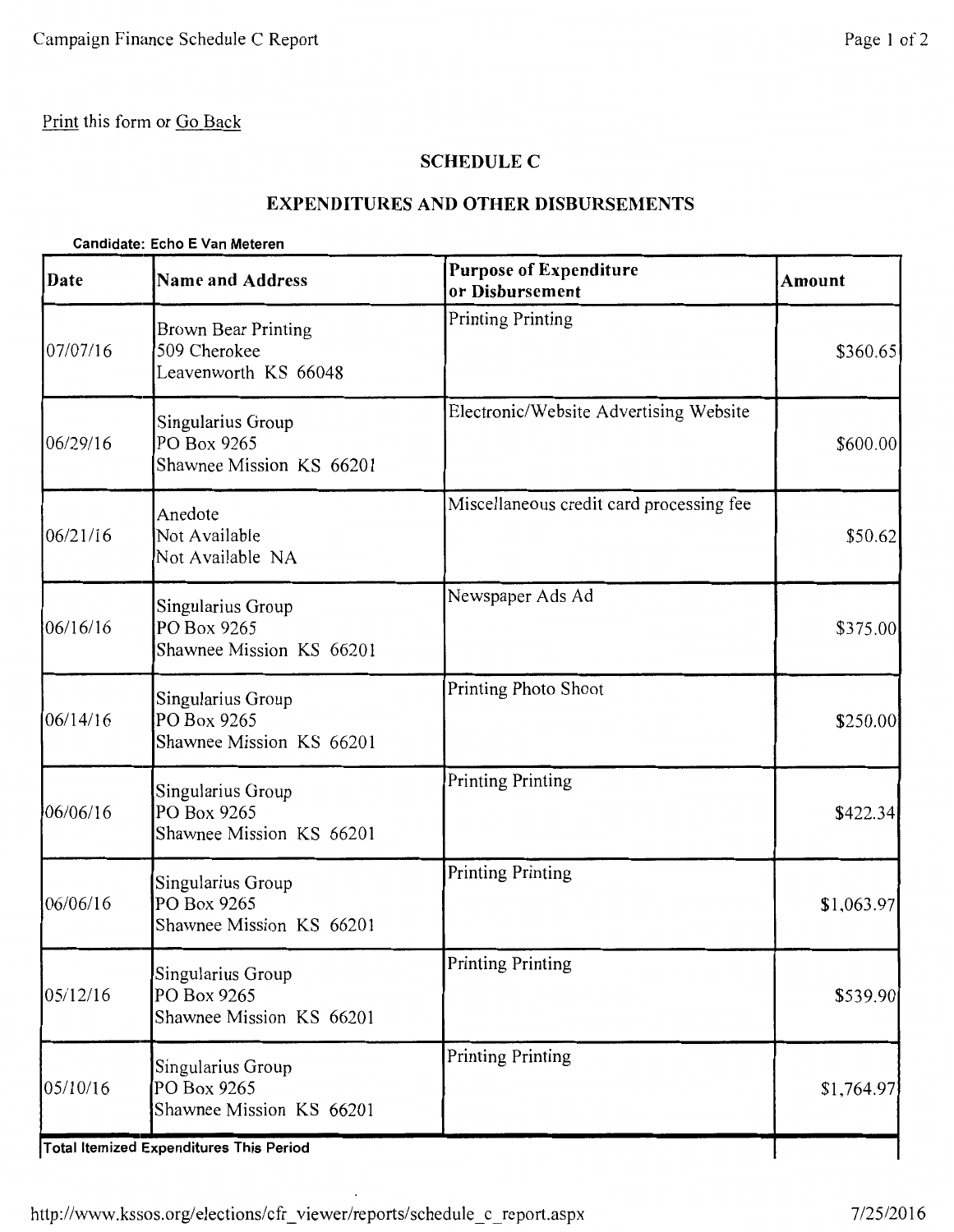|                                                                  | \$5427.45                  |
|------------------------------------------------------------------|----------------------------|
| Total Unitemized Expenditures of \$50 or less                    |                            |
| <b>ITOTAL EXPENDITURES &amp; OTHER DISBURSEMENTS THIS PERIOD</b> | .80 <sub>1</sub><br>\$5437 |